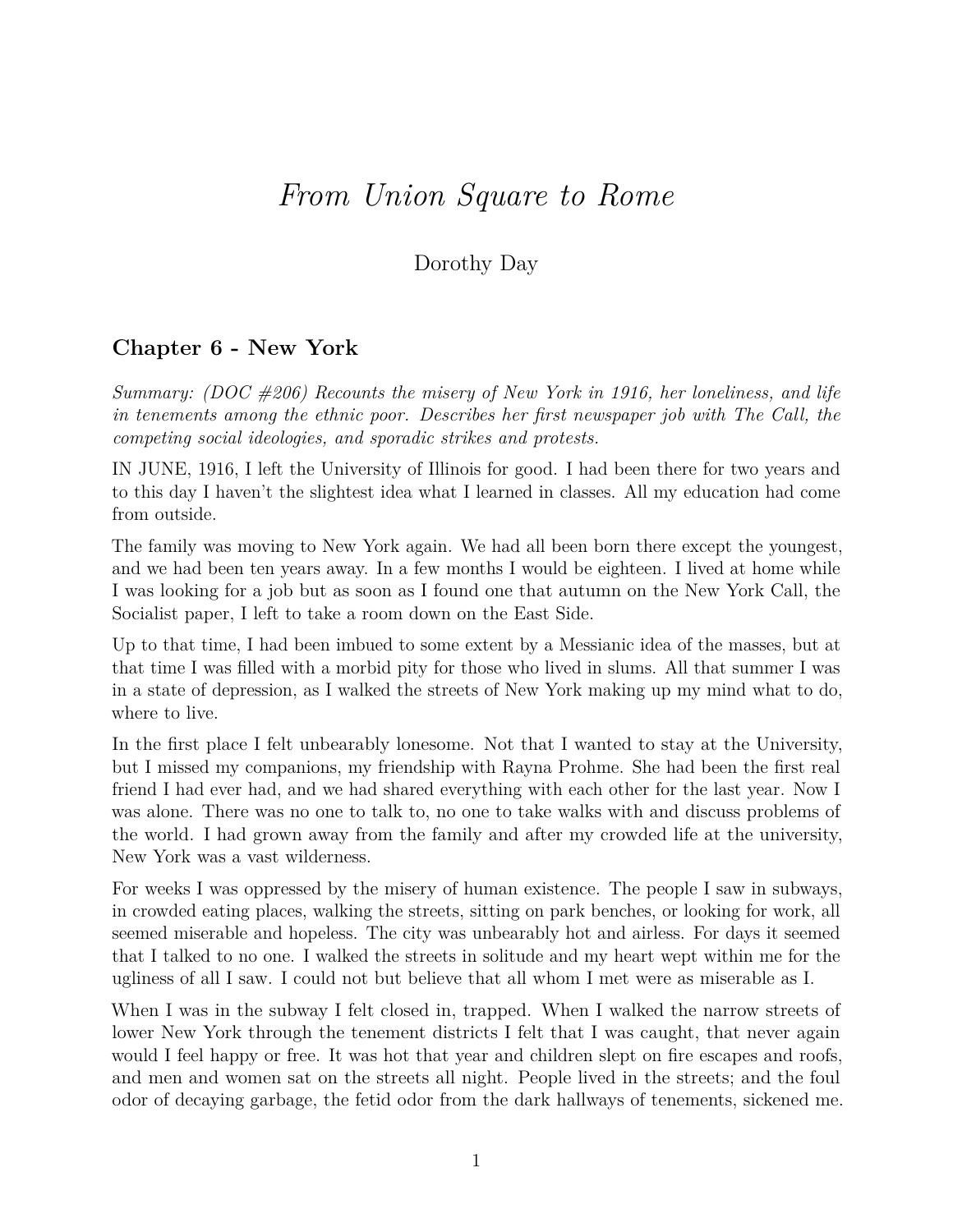"Where youth grows pale and specter thin and dies," I thought, remembering a poem Rayna and I had read together, "Where but to think is to be full of sorrow and leaden-eyed despair."

As soon as I got work on The Call, I went down Pearl Street where I worked, down Cherry Street, and walked up and down tenement stairs investigating the furnished room signs. There were not many of them, for the tenement apartments were small, some even two-room flats. I came across backyard houses, shut in between the high walls of warehouses and factories and other tenements. I came across many a house with backyard toilets. (In 1938, more than twenty years later, there are still backyard toilets in this, the richest city in the world. A tenement collapsed last year on Staten Island, killing nineteen and injuring many others. Whole families were wiped out. Two days before, building inspectors had gone over the house and passed on it as safe although even then several feet of water were lapping against the walls in a sub-basement, undermining the foundations. In February, 1938, a tenement collapsed on the East Side, but thanks to a woman tenant noticing an ever widening crack in the building, and notifying the police, the families were moved out just before the building fell in.)

Cherry Street is a street of "homes," not of rooming houses. There are Syrian, Italian, Greek, and Jewish stores, and the room I finally found was in the home of a Jewish family.

The hallways were dark and evil smelling. There were tile floors, usually slimy with filth. The hallways were narrow with a door on either side opening into the front apartments. At the dusky end of the hall were two more doors entering the rear apartments. The stairs led up for five flights with windows looking out into areaways. The apartment where I found a room was on the fourth floor, front. There were three rooms to the apartment, only the front room with windows on the street.

The front room was used as dining room and bedroom as well as living room, and the kitchen also had folding beds in it. I had the one bedroom with a little gas plate, which I bought myself on which to cook breakfast. There was a bed with an enormous feathertick on top of it, a table, and a chair. These filled the room. There were two doors, one into the kitchen and the other into the hallway. There was one window looking out on an airshaft, but because there was only one flight above, my room was light. I could lie in bed and gaze up at a little patch of sky.

In the two front rooms lived a tailor and his wife and four children. For my bedroom I paid five dollars a month, and probably the rent of the place was ten dollars for the family. There was no electricity, no bath, no hot water, but the children and the mother and father were always clean, thanks to the public showers around the corner and the place was always neat and smelled of good baking.

The tenement was only one of the thousands in the city. Laws had been passed twenty-five years before condemning them, still they remained, the owners not much concerned about the misery of the occupants.The fire escapes were obsolete, the windows were too small. Doors, hallways, and stairs were wooden, and every winter there were fires in which men, women, and children lost their lives. There was no central heating. Every family had to heat its own apartment. In some families where the men were employed they used coal. In other families the younger boys would go down to the river and fish up driftwood for the fires.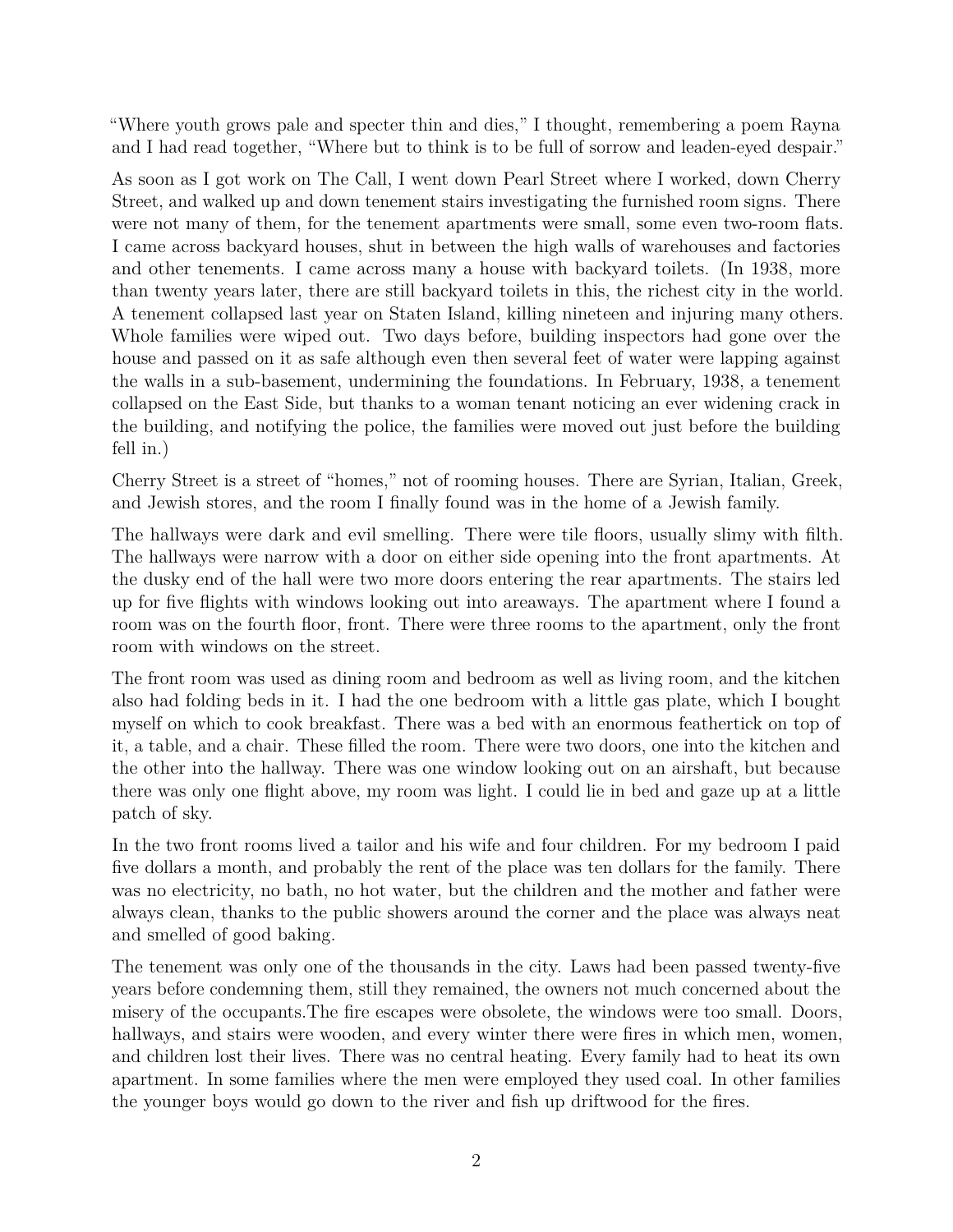Some families used their gas ovens for a few hours or just trusted to the gas heat from cooking to warm their homes. Some big tenements had been remodeled to the extent of putting in hot water but not heat. I lived in one such house once, and the family next door used to draw their washtubs full of hot water the first thing in the morning, hoping that the steam would take the chill off the place. Most of the kitchens had two washtubs next to the sink with the partitions between them taken out so as to form one long bathtub.

When the apartments were cold they smelled dank. There was a peculiar odor of burned grease and of dirty clothes. And of course there were bedbugs. I complained quite a few times until I realized what a hopeless struggle it was.

The Call was a morning paper, so I never got to my room until two or three in the morning. Mrs. Gottlieb used to try to keep the children quiet in the morning so that I could sleep, but by nine o'clock they were snuffling around the door waiting for me to waken. I had a portable phonograph that was a great attraction to them, and every morning while I dressed I used to put on a Fritz Kreisler record and I could hear the audience buzzing outside the door like a hive of bees. As soon as I opened the door, they came swarming in to sit all over the bed and the floor while I made myself a pot of coffee. Sometimes Mrs. Gottlieb and the children and I would go together to the public baths around the corner and luxuriate under the hot showers.

My salary in the beginning was five dollars a week. Within a few months it was raised to ten. My rent was only five dollars a month, and I cooked breakfast in my room. Some of the reporters from other papers with whom I was covering assignments used to treat me to dinner, and Mrs. Gottlieb left a plate of soup or fish for me at midnight so that I fared very well.

I have learned since that the poverty of the East Side is comparatively well-fed poverty. There are always the push-cart markets with all kinds of fruits and vegetables. Mussels were the cheapest of the sea foods, and you could buy a leg of chicken and cook up a pot of soup. The Jews and Italians knew how to cook and they did not mind haggling at the push-carts over pennies.

On the East Side both Jews and Italians joined in constant protest against their lot. There were constant bread riots that winter with mobs of women and children storming the city hall. On one occasion they marched up Fifth Avenue to the old Waldorf-Astoria and holding their babies on stout hips, shook their fists up at the windows. They lived on the streets from early spring until late fall and willingly joined in any protest afoot.

There are always protests on the East Side–streetcorner meetings, marches to the city hall, protests for playgrounds, recreational centers, for babies' clinics, better schools, against low wages, against the high price of living. Usually the protests grew out of some specific case of human misery–death in the family from a fire, starvation, eviction. The family that was suffering sat at home and mourned, and all the neighbors took up the cause and made their voices heard. Consequently, evictions were halted, relief came, playgrounds were built, houses were torn down, and conditions have somewhat improved. But with all the protest there is still no model housing for the very poor. What model tenements have been put up have come to those who could pay thirty to forty dollars a month rent. The poor still live in hovels,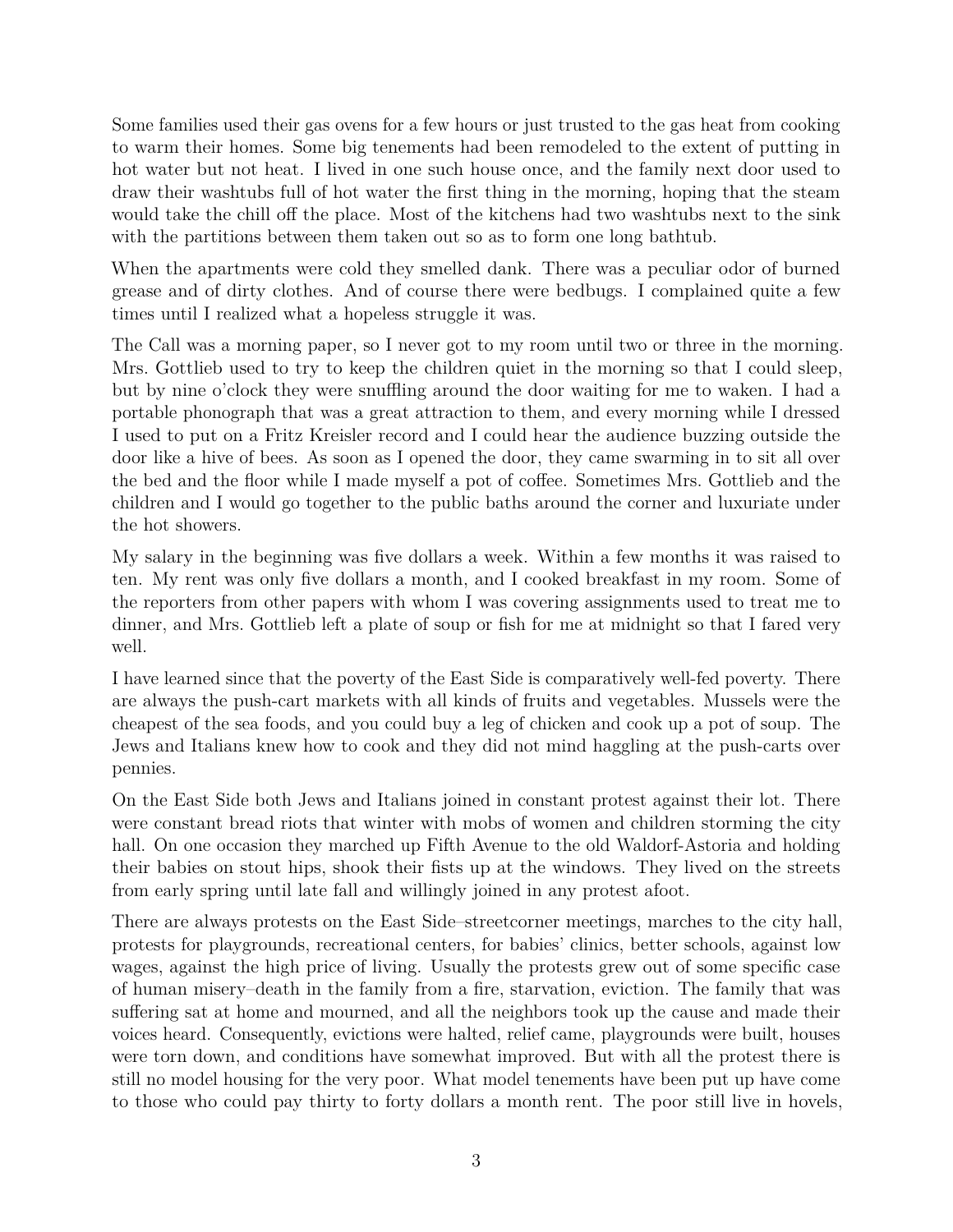paying eight, ten, or fifteen dollars.

I enjoyed that winter in the slums and have never lived any place else since. If one must dwell in cities I prefer the slums of the poor to the slums of the rich. A tenement is a tenement whether it is on lower Park Avenue or upper.

There were several factions working for The New York Call. The managing editor, Chester Wright, was an American Federation of Labor man. Charles Ervin, who was on the paper in some business capacity and took Wright's place later as managing editor, favored the Amalgamated Clothing Workers which had had a long fight against the A. F. of L. Joshua Wanhope, the paper's editorial writer, was an old-time Socialist. Most of those working for the paper were Socialists, but there were a few I. W. W.'s and a few Anarchists. Those who favored the I. W. W. or the Anarchist movement, however, were more newspaper men than anything else. Otherwise they could not have worked for The Call as Socialism and Anarchism are fundamentally opposed, and the I. W. W.'s, advocating direct action rather than parliamentary action, were disrupters when they were most sincere.

There were two young men that I used to "run around with," William Randorf and Louis Weitzonkorn. They were both radical journalists at the time, but both had their vices which neutralized their work in the movement. Bill's vice was poker and Louis' playwriting. He used to run the Guillotine Column on The Call, and has now become a Broadway playwright, making money and name with Five Star Final. Randorf continues to play poker for weeks at a time but has remained to some extent in the radical movement writing labor articles and now and again editing The Daily Worker. At that time the three of us were interested in literature as well as labor and journalism and used to sit in Child's restaurant on lower Park Row every morning until two or three o'clock talking about the great novel, the great poem, and the great play. Louis was romantic, and his favorite play was Cyrano de Bergerac. He had a big nose himself. Bill's favorite poem was "Cynara."

I was only eighteen, so I wavered between my allegiance to Socialism, Syndicalism (the I. W. W.'s), and Anarchism. When I read Tolstoi I was an Anarchist. My allegiance to The Call kept me a Socialist, although a left-wing one, and my Americanism inclined me to the I. W. W. movement.

I do not remember any anti-religious articles in The Call. As a matter of fact, there was a long article by Dante Barton, vice-chairman of the Committee on Industrial Relations, which was an interview with Father John O'Rourke, a Jesuit, who preached at the Cathedral that winter. Reading it over just the other day, I was surprised to find many quotations from Pope Leo XIII and a very fair exposition of the Church's social teachings. I had paid no attention to it at that time. Catholics then were a nation apart, a people within a people, making little impression on the tremendous non-Catholic population of the country. The quotations from Father O'Rourke emphasized, as Pope Pius XI did in his encyclical on Atheistic Communism, that the bonuses employers handed out were merely bribes. However, at that time as too often even now, social justice was talked of in general principles and not applied to an immediate issue, to any particular strike.

There was little unemployment because the munition factories were working twenty-four hours a day. Although there were high wages, the cost of living went up steadily, so there